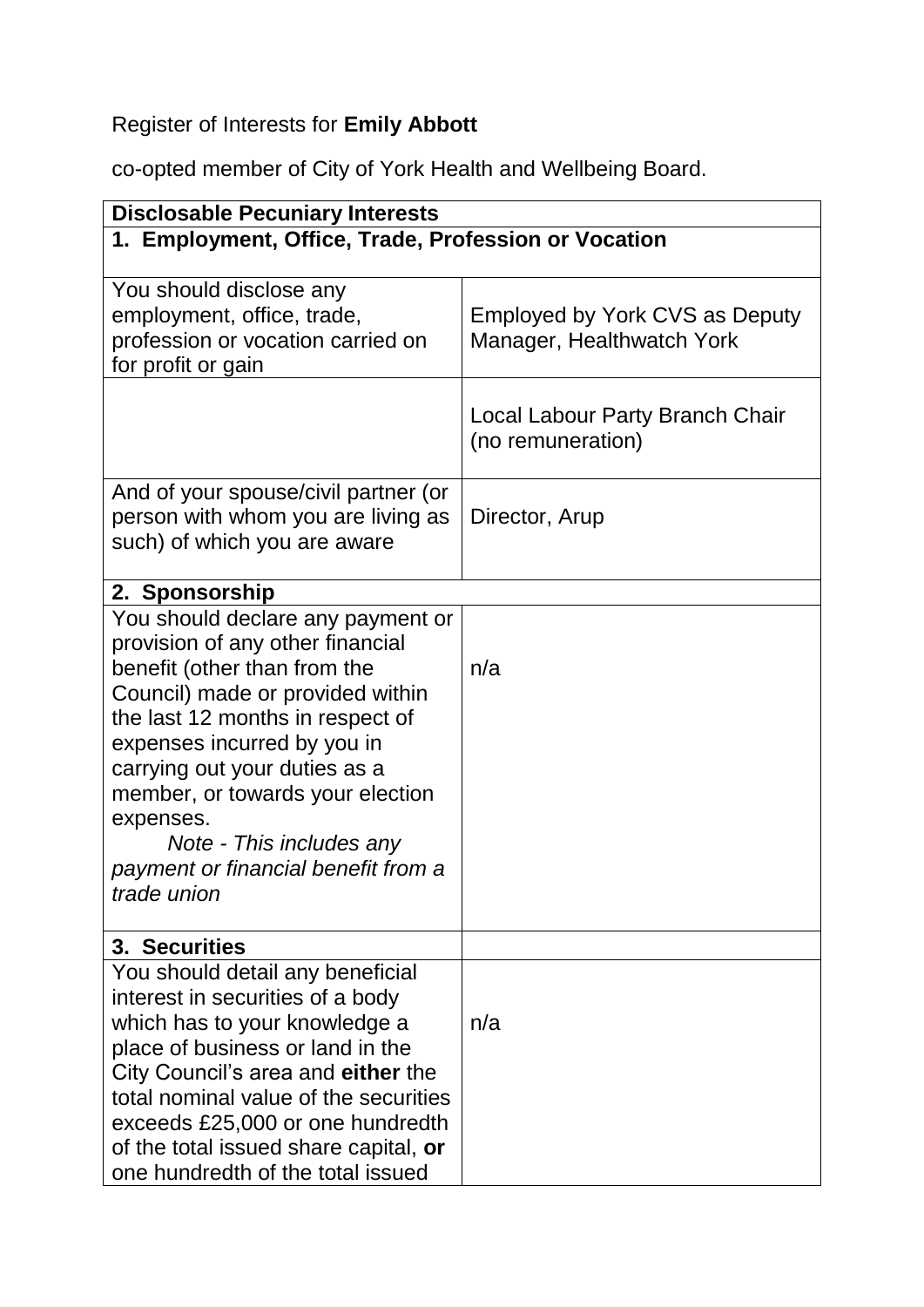| share capital of any class of shares<br>issued.                                                                                                                                                                                         |                       |  |
|-----------------------------------------------------------------------------------------------------------------------------------------------------------------------------------------------------------------------------------------|-----------------------|--|
| "Securities" does not include<br>building society accounts but<br>includes securities of all other<br>descriptions such as shares,<br>debentures, stock, loan stock and<br>units of a collective investment<br>scheme                   |                       |  |
| And of your spouse/civil partner (or<br>person with whom you are living as<br>such) of which you are aware                                                                                                                              | n/a                   |  |
| 4. Contracts                                                                                                                                                                                                                            |                       |  |
|                                                                                                                                                                                                                                         |                       |  |
| You should detail any current<br>undischarged contract made<br>between you, or a body in which<br>you have a beneficial interest, and<br>the Council under which goods or<br>services are to be provided or<br>works are to be executed | n/a                   |  |
| You have a beneficial interest in a<br>body which is a firm in which you<br>are a partner or a body corporate<br>of which you are a director, or in<br>the securities of which you have a<br>beneficial interest                        |                       |  |
|                                                                                                                                                                                                                                         |                       |  |
| And of your spouse/civil partner (or<br>person with whom you are living as<br>such) of which you are aware                                                                                                                              | n/a                   |  |
| 5. Land, Licences and Corporate Tenancies                                                                                                                                                                                               |                       |  |
|                                                                                                                                                                                                                                         |                       |  |
| Land<br>You should detail any beneficial<br>interest in land within the Council                                                                                                                                                         | Homeowner (mortgage): |  |
| area (including any easement, or                                                                                                                                                                                                        | 96 Stockton Lane      |  |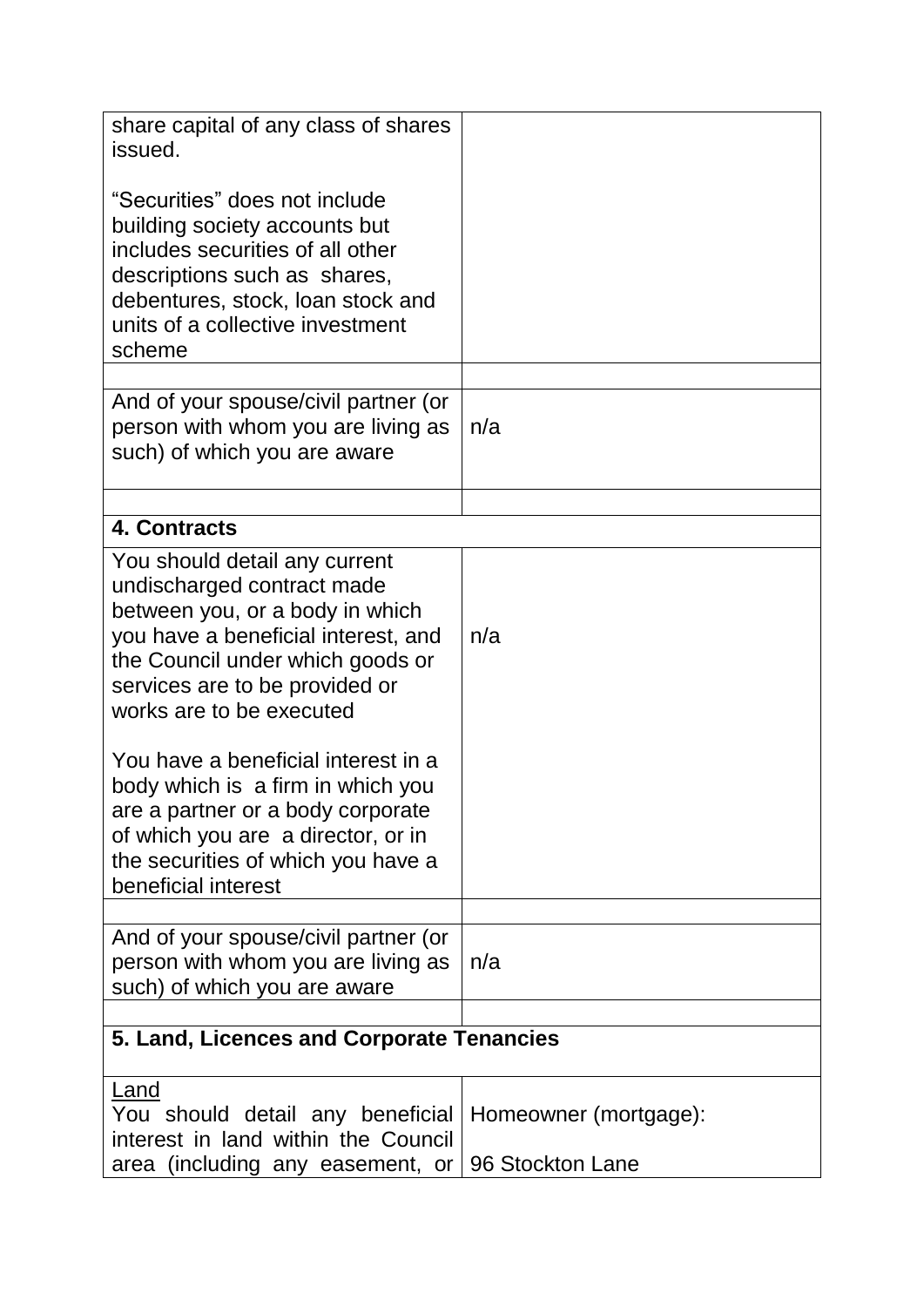| right in or over land which does not   York<br>carry the right to occupy or receive<br>income).<br>Note: For these purposes land<br>includes buildings and so if you<br>own or are the tenant of your<br>house you will have an interest in<br>land. | <b>YO31 1BU</b>                                                      |
|------------------------------------------------------------------------------------------------------------------------------------------------------------------------------------------------------------------------------------------------------|----------------------------------------------------------------------|
| And of your spouse/civil partner (or<br>person with whom you are living as<br>such) of which you are aware                                                                                                                                           | Homeowner (mortgage):<br>96 Stockton Lane<br>York<br><b>YO31 1BU</b> |
| Licences<br>You should detail any licence<br>(alone or jointly with others) to<br>occupy land in the City Council's<br>area for a month or longer.                                                                                                   | n/a                                                                  |
| And of your spouse/civil partner (or<br>person with whom you are living as<br>such) of which you are aware                                                                                                                                           | n/a                                                                  |
| <b>Corporate Tenancies</b><br>You should detail any tenancy<br>where to your knowledge, the<br>Council is the landlord and the<br>tenant is a body in which you have<br>a beneficial interest.                                                       | n/a                                                                  |
| And any such tenancy of your<br>spouse/civil partner (or person with<br>whom you are living as such) of                                                                                                                                              | n/a                                                                  |